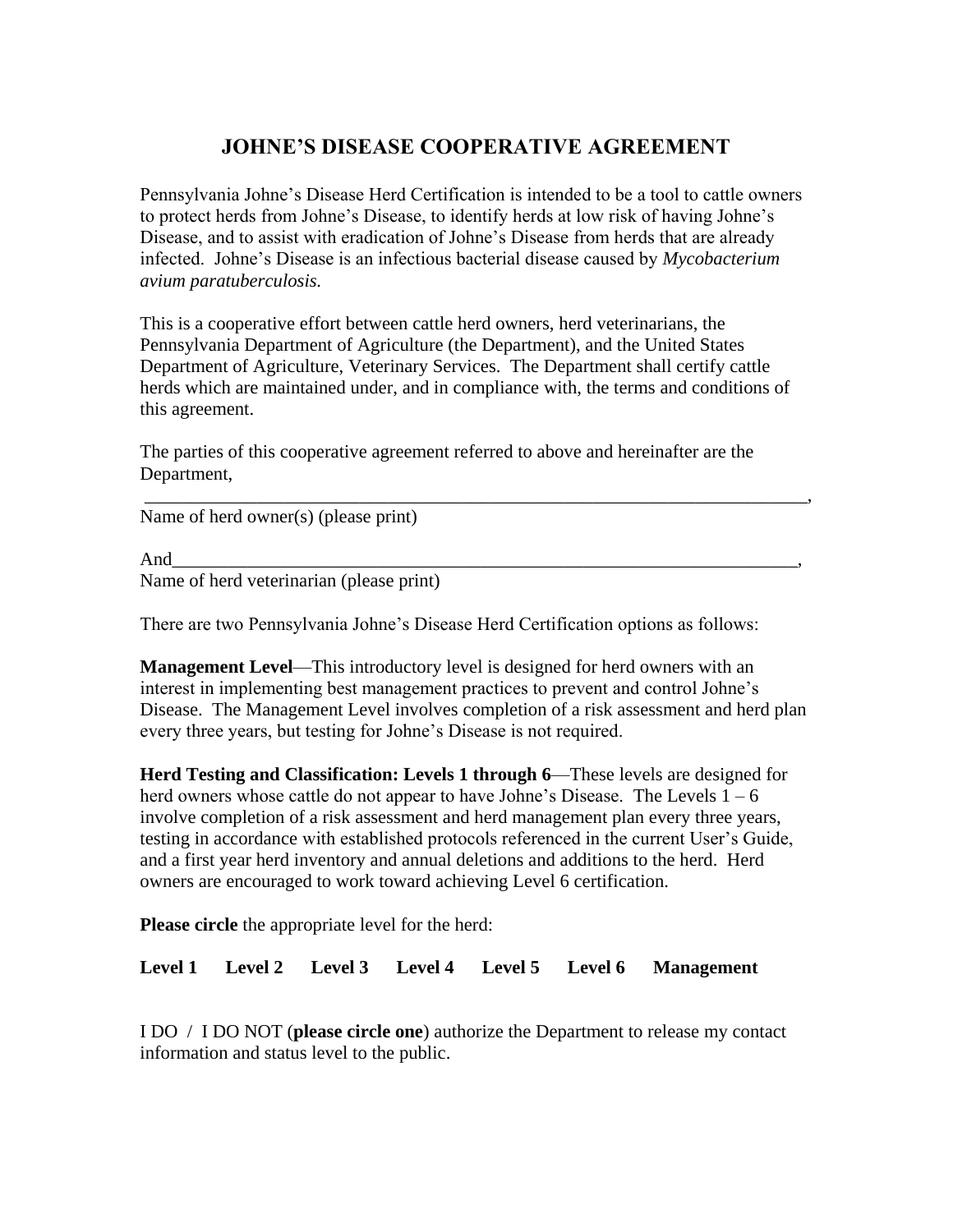It is the intention of the parties hereto that participation in this cooperative agreement shall be for their mutual benefit and the benefit of the cattle industry of the Commonwealth of Pennsylvania. Now, therefore, the parties mutually agree to the terms and conditions that follow:

A. The Department agrees to:

- 1. Provide laboratory testing at a reduced cost when performed for purposes of participation in Pennsylvania's Johne's Disease Herd Certification program.
- 2. Maintain records and documents necessary to administer the Johne's Disease Herd Certification program.
- 3. Make technical expertise available to herd veterinarians and herd owners regarding best management practices for the prevention, control, and eradication of Johne's Disease.
- 4. Evaluate on-farm implementation of best management practices with regard to the current User's Guide standards upon request by the herd owner or herd veterinarian or at the Department's discretion.
- 5. Certify participating herds that meet or exceed the current User's Guide standards for a particular level of certification.
- B. The Herd Owner agrees to:
	- 1. Perform a risk assessment and update the herd management plan every three years in cooperation with the herd veterinarian.
	- 2. Implement a herd plan that meets or exceeds the current User's Guide standards for the level of certification.
	- 3. Provide records, documents, animal identification, and diagnostic samples in accordance with User's Guide standards for the appropriate level of certification.
- C. The Herd Veterinarian agrees to:
	- 1. Perform a risk assessment every three years in cooperation with the herd owner.
	- 2. Develop and update a risk assessment-based herd plan every three years in cooperation with the herd owner that meets or exceeds the current User's Guide standards for the level of certification.
	- 3. Provide advice and oversight to the herd owner with regard to User's Guide standards and best management practices for the prevention, control, and eradication of Johne's Disease.
	- 4. Collect and submit appropriate samples to an approved diagnostic laboratory in accordance with applicable User's Guide standards.
	- 5. Maintain active communication with the herd owner and the Department regarding Johne's Disease Herd Certification.
- D. It is further agreed and mutually understood that:
	- 1. The herd veterinarian may negotiate fees with the herd owner for professional services required by this agreement.
	- 2. No liability shall accrue to the Department or the herd veterinarian for damages, losses, or injuries incident to or arising by virtue of activities performed under this agreement.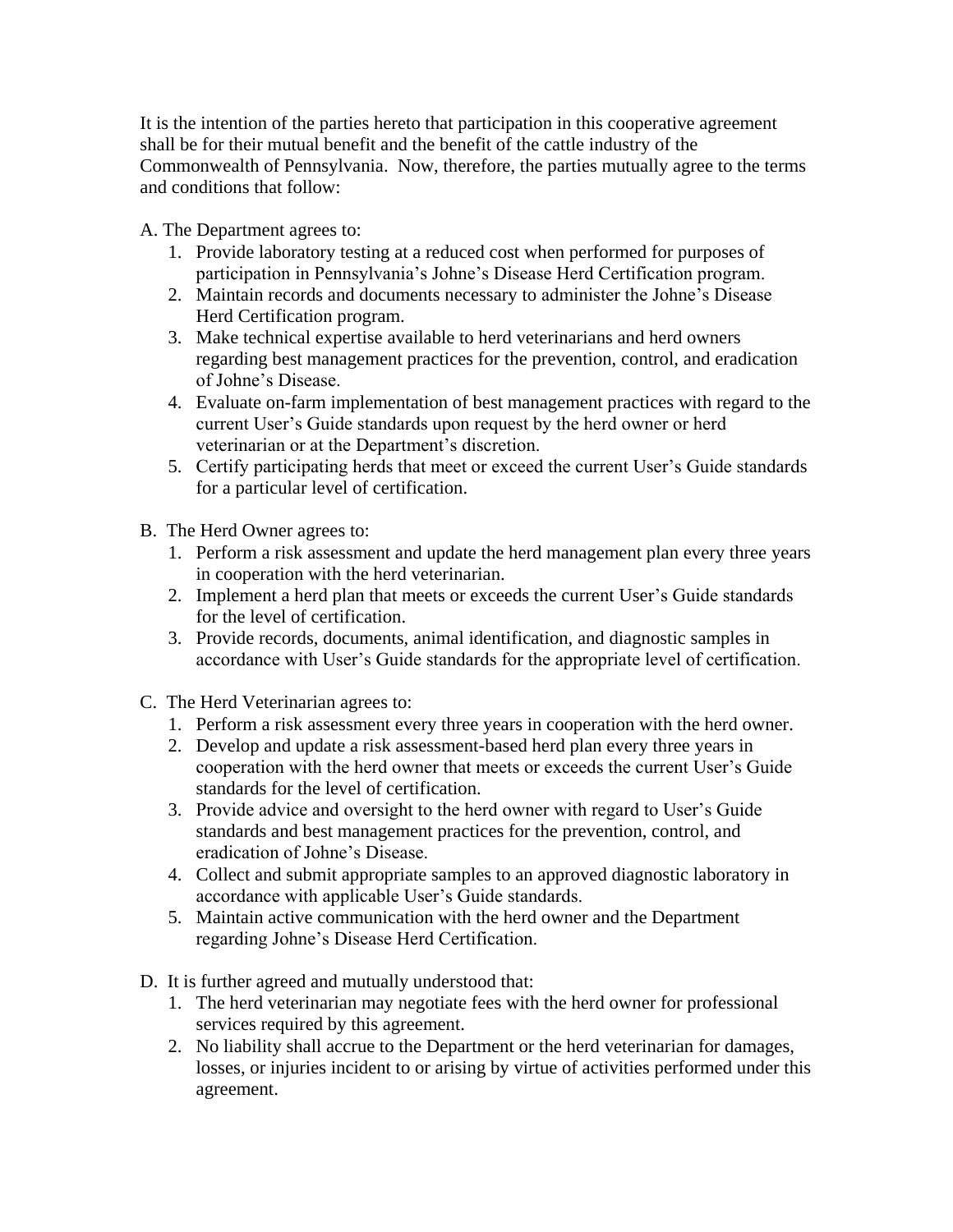- 3. Certification of the herd under this agreement does not constitute a warranty regarding the presence or absence of Johne's Disease.
- 4. This agreement shall become effective on the date of final signature and shall remain in effect so long as the terms of this agreement are satisfied except that this agreement may be terminated by the herd owner or the herd veterinarian upon 60 days written notice to all parties. The Department may terminate this agreement at any time, regardless of whether the terms of this agreement are satisfied, and may terminate Johne's Disease Herd Certification through publication of notice in the Pennsylvania Bulletin.
- E. General Provisions:
	- 1. The provisions of the agreement may be revised by mutual agreement of the Department and the other parties hereto.
	- 2. The herd owner acknowledges that participation in Johne's Disease Herd Certification is voluntary.

\_\_\_\_\_\_\_\_\_\_\_\_\_\_\_\_\_\_\_\_\_\_\_\_\_\_\_\_\_\_\_\_\_\_\_\_\_\_ \_\_\_\_\_\_\_\_\_\_\_\_\_\_

3. The herd owner and the herd veterinarian agree to indemnify and hold the Commonwealth and the Department, their officers, agents, and employees harmless from and against any and all suit and judgments for damages for personal injury, death, or damage to real or tangible personal property arising out of or in connection with participation in this agreement.

This agreement is understood and hereby accepted by:

Herd Owner(s) Signature Date

Herd Veterinarian Signature **Date** 

Director, Bureau of Animal Health and Date Diagnostic Services Signature

\_\_\_\_\_\_\_\_\_\_\_\_\_\_\_\_\_\_\_\_\_\_\_\_\_\_\_\_\_\_\_\_\_\_\_\_\_\_ \_\_\_\_\_\_\_\_\_\_\_\_\_\_

\_\_\_\_\_\_\_\_\_\_\_\_\_\_\_\_\_\_\_\_\_\_\_\_\_\_\_\_\_\_\_\_\_\_\_\_\_\_ \_\_\_\_\_\_\_\_\_\_\_\_\_\_